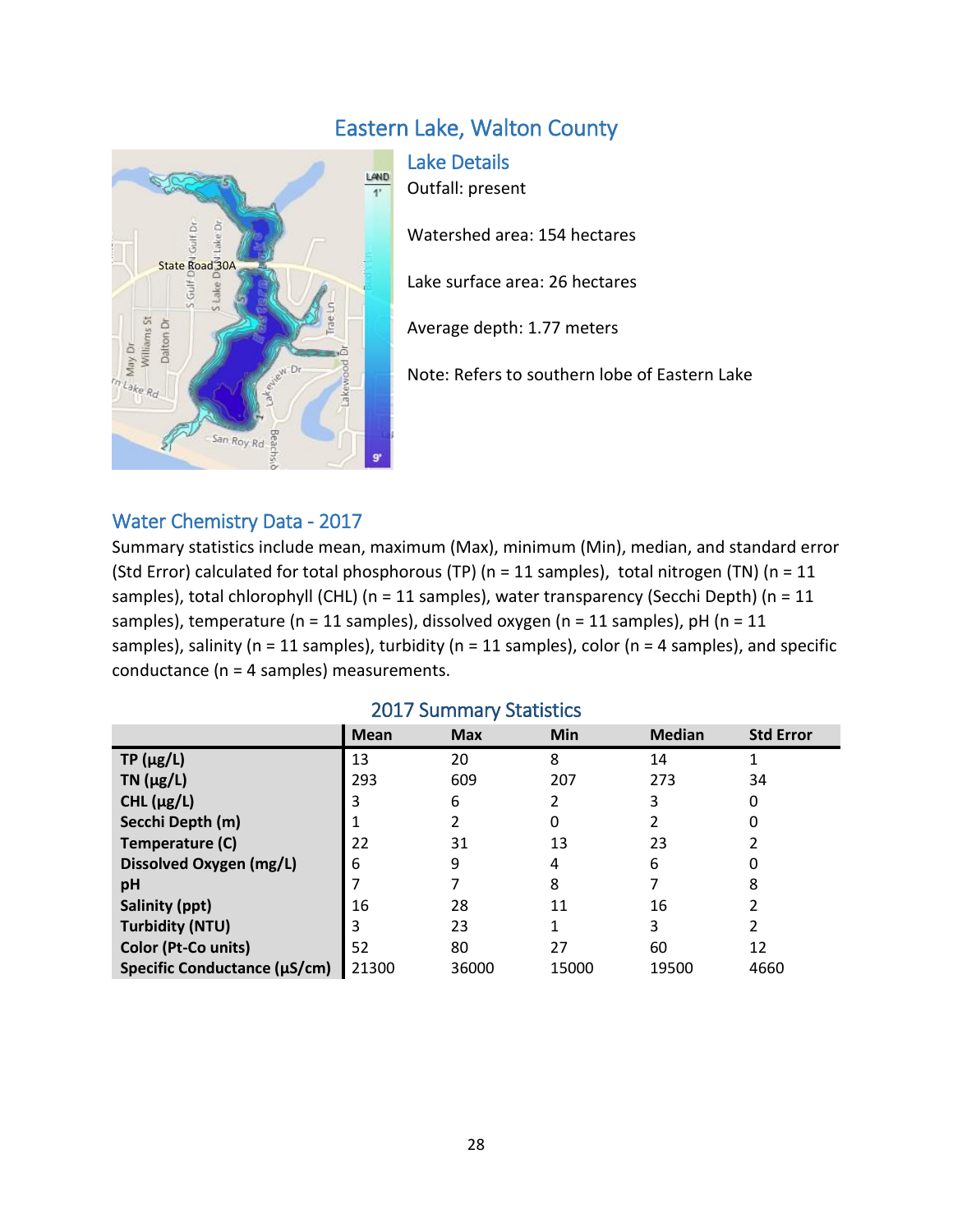### Water Chemistry Data - 1997 through 2017

Summary statistics include mean, maximum (Max), minimum (Min), median, and standard error (Std Error) summary statistics calculated on an annual basis using monthly data for total phosphorous (TP), total nitrogen (TN), total chlorophyll (CHL), water transparency (Secchi Depth), temperature, dissolved oxygen, pH, salinity, turbidity, color, and specific conductance. Summary statistics represent Long-Term analyses among annual means from 1997 through 2017.

|                              | <b>Mean</b> | <b>Max</b> | Min            | <b>Median</b> | <b>Std Error</b> |
|------------------------------|-------------|------------|----------------|---------------|------------------|
| $TP(\mu g/L)$                | 12          | 18         | 9              | 12            |                  |
| TN $(\mu g/L)$               | 286         | 425        | 213            | 292           | 11               |
| CHL $(\mu g/L)$              | 4           |            | 2              | 3             |                  |
| Secchi Depth (m)             |             | 2          |                | 1             |                  |
| Temperature (C)              | 23          | 26         | 21             | 23            | 0                |
| Dissolved Oxygen (mg/L)      |             | 8          | 6              | 7             |                  |
| pH                           | 8           |            | 8              | 8             | 8                |
| Salinity (ppt)               | 8           | 20         | $\overline{2}$ | 9             |                  |
| <b>Turbidity (NTU)</b>       | 2           |            | 1              | 3             | 0                |
| Color (Pt-co Units)          | 60          | 93         | 37             | 69            | 6                |
| Specific Conductance (µS/cm) | 7740        | 21300      | 2760           | 7120          | 2100             |

## Long-Term Summary Statistics